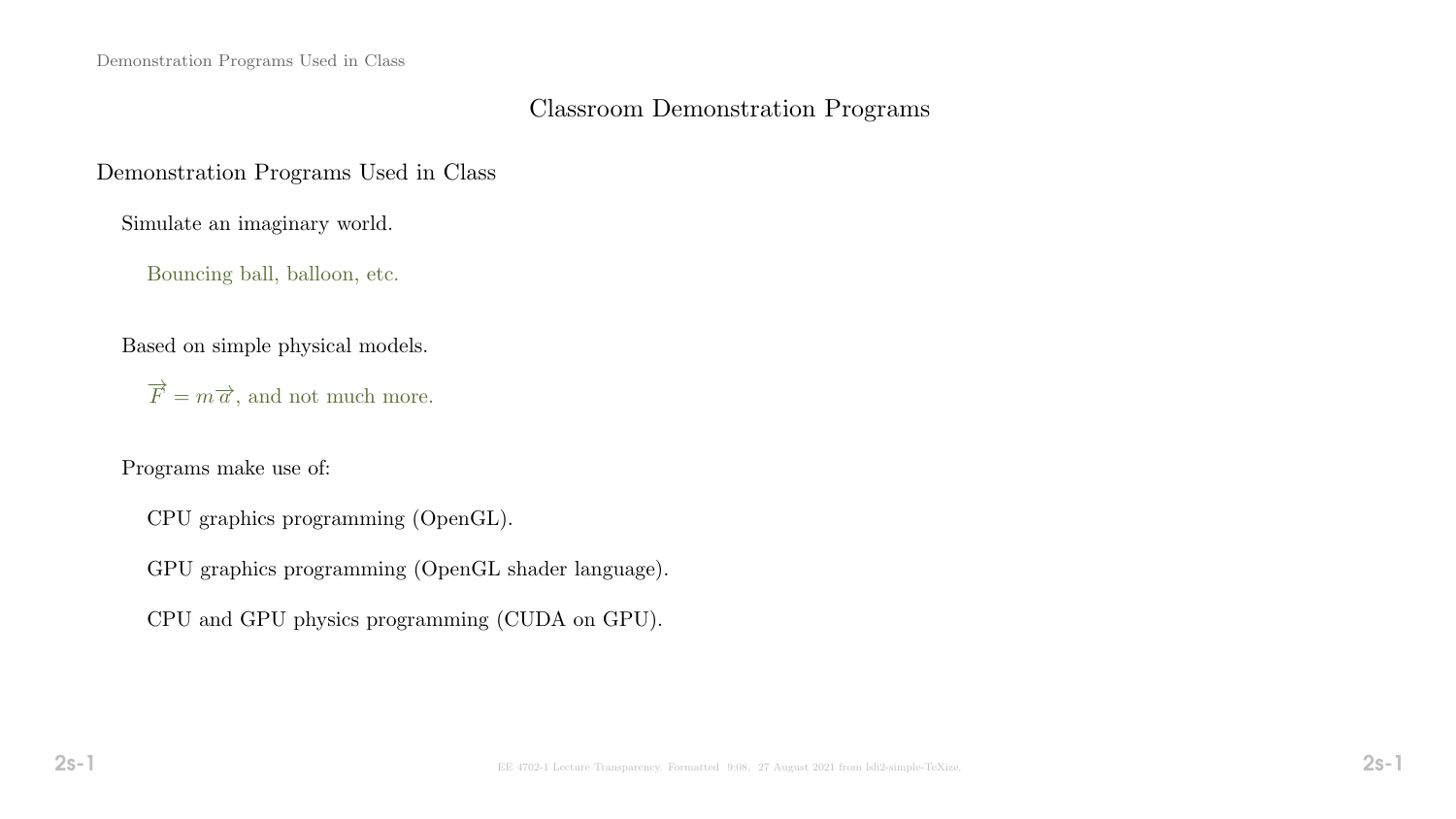Bouncing Ball Simulation

### Bouncing Ball Simulation

Simulates a ball bouncing over a platform.

Purpose is to show overall program structure . . .  $\ldots$  and simple physical simulation.

These Notes

First, we'll describe the simulation physics.

Then the overall program structure will be described.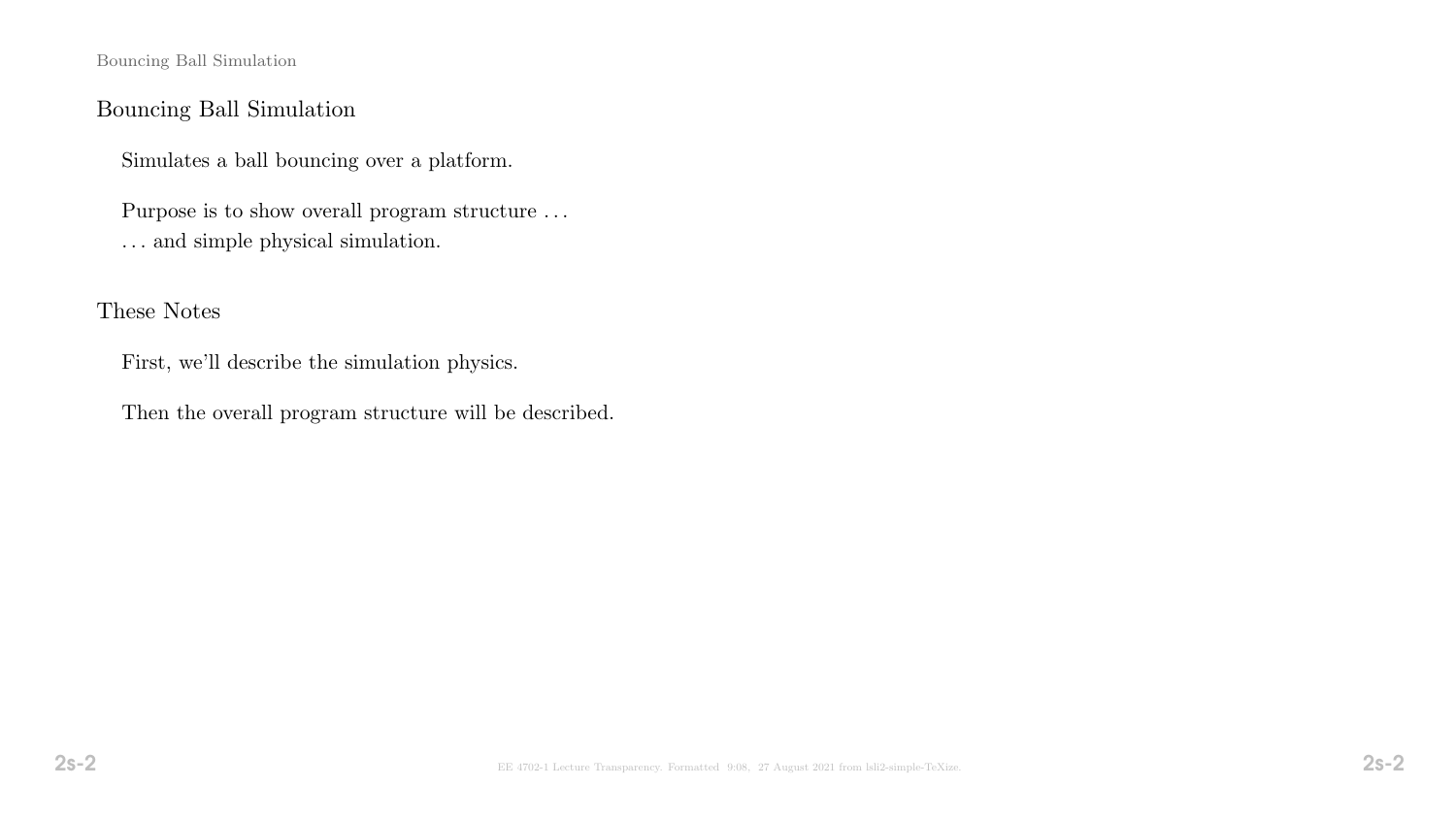Bouncing Ball Simulation  $\gg$  Representation of Ball

#### Simulation of a Bouncing Ball

Representation of Ball

```
Position: p, a three-element vector:
                                                                         \sqrt{ }\overline{\phantom{a}}p_x\overline{p}_yp_{\pmb{z}}1
                                                                                  \vert \cdotVelocity: v, a three-element vector:
                                                                         \lceil\overline{\phantom{a}}v_xv_yv_z1
                                                                                  \vert \cdot
```
Representation in demo-1-simple.cc:

```
class Ball {
public:
  pCoor position;
  pVect velocity;
};
```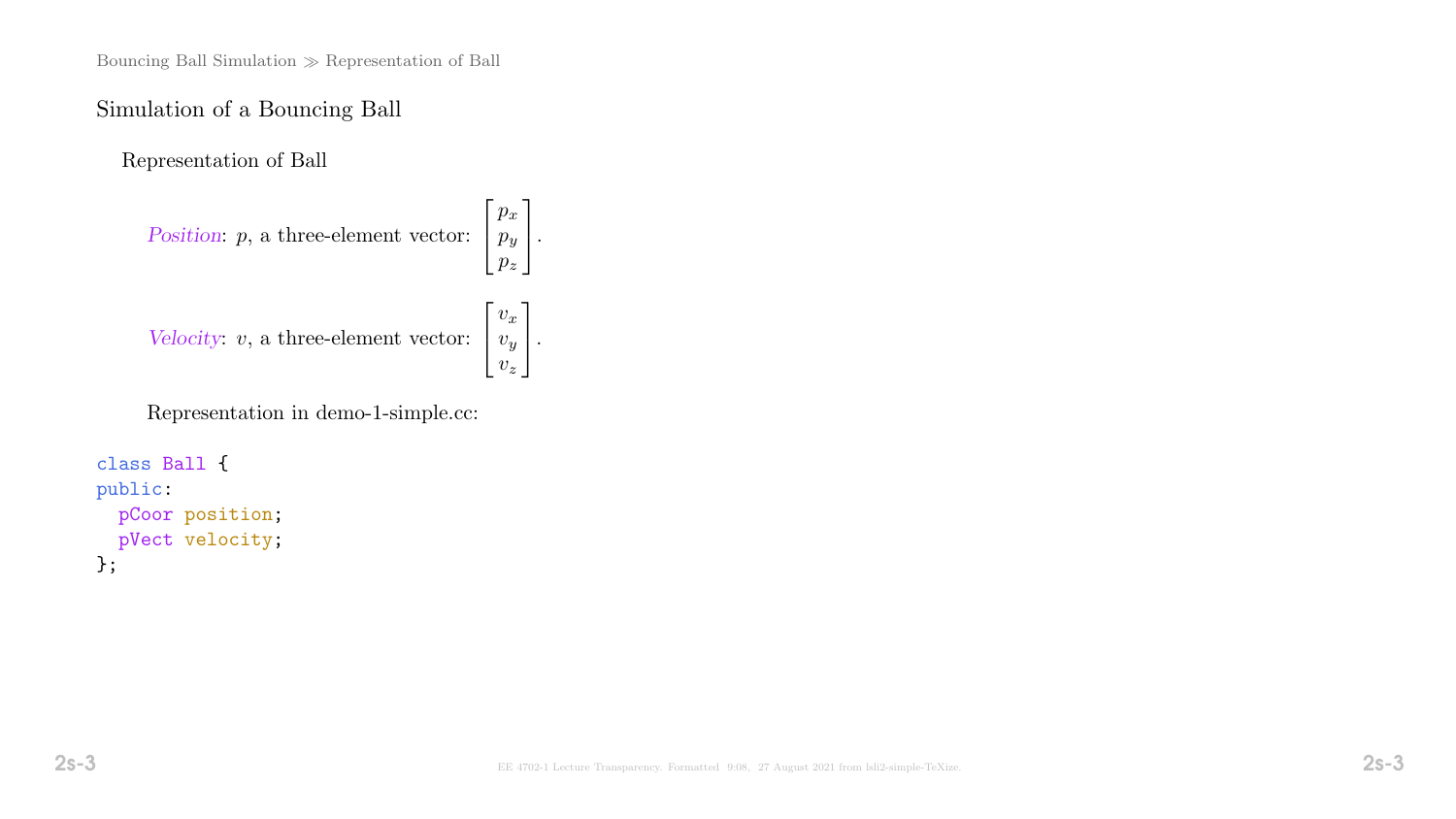Bouncing Ball Simulation  $\gg$  Model for Ball Free Motion

### Model for Ball Free Motion

We should already know that under constant acceleration  $a$ :

$$
v(t) = v(0) + at
$$
  
\n
$$
p(t_1) = p(0) + \int_0^{t_1} v(t) dt
$$
  
\n
$$
= p(0) + \int_0^{t_1} (v(0) + at) dt
$$
  
\n
$$
= p(0) + v(0)t_1 + \frac{1}{2}at_1^2
$$

In demo-1-simple.cc:

ball.position += ball.velocity \* delta\_t +  $0.5$  \* gravity\_accel \* delta\_t \* delta\_t;

What about the platform?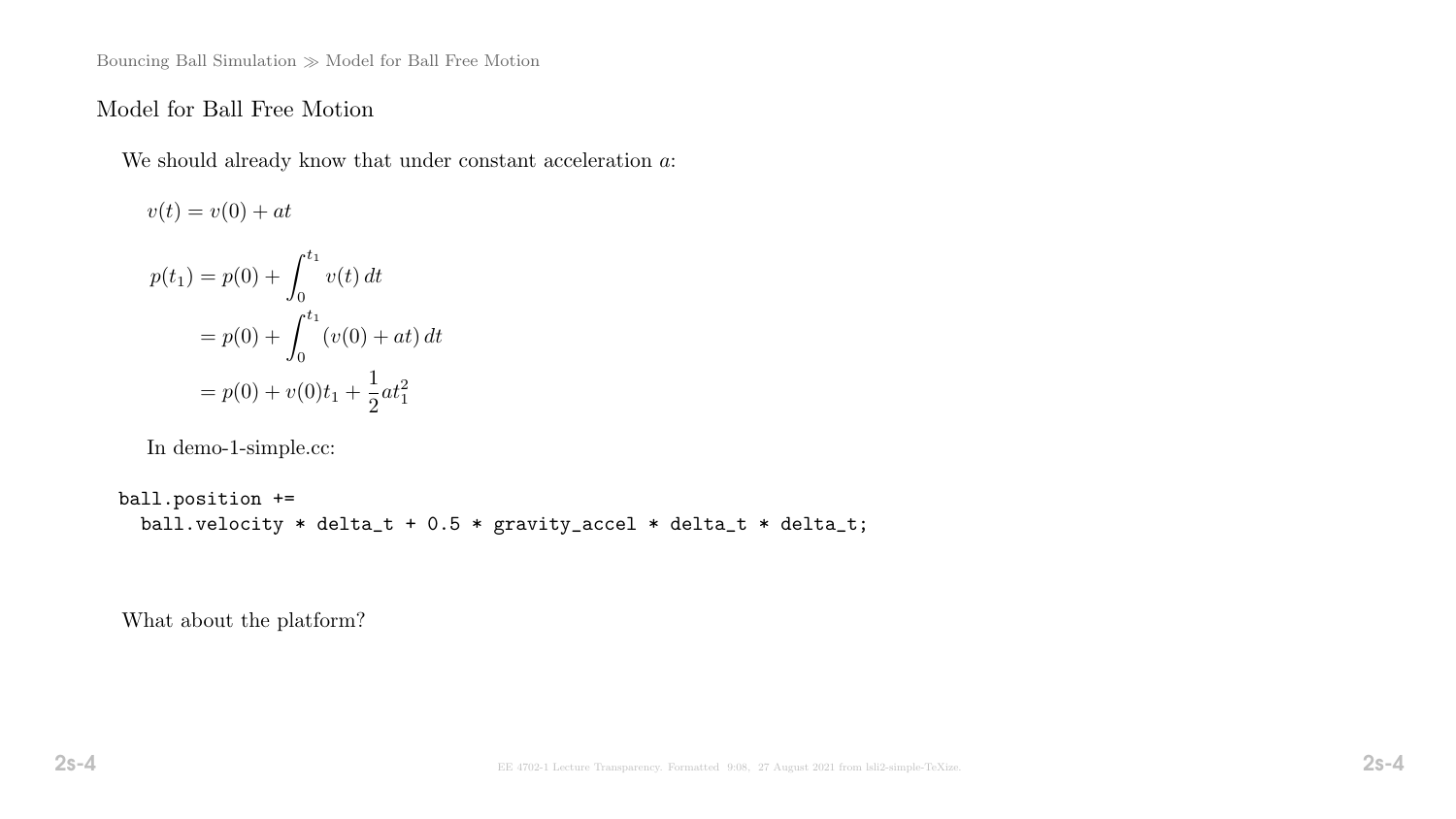# Model for Platform Collision

Let's keep things simple:

The platform is at  $y = 0$ .

If there is a collision with the platform  $\ldots$ 

... the y component of the velocity will be multiplied by  $-0.9$ .

The ball will bounce off more slowly than it hit.

The factor −0.9 is not special, just a typical non-ideal bounce.

$$
v(t) = \begin{cases} v(0) + at & \text{if } t \le t_c \\ -0.9 \left[ v(0) + at_c \right] + a(t - t_c) & \text{if } t > t_c \end{cases}
$$

where  $t_c$  is the time of collision.

The equation above only considers the first bounce.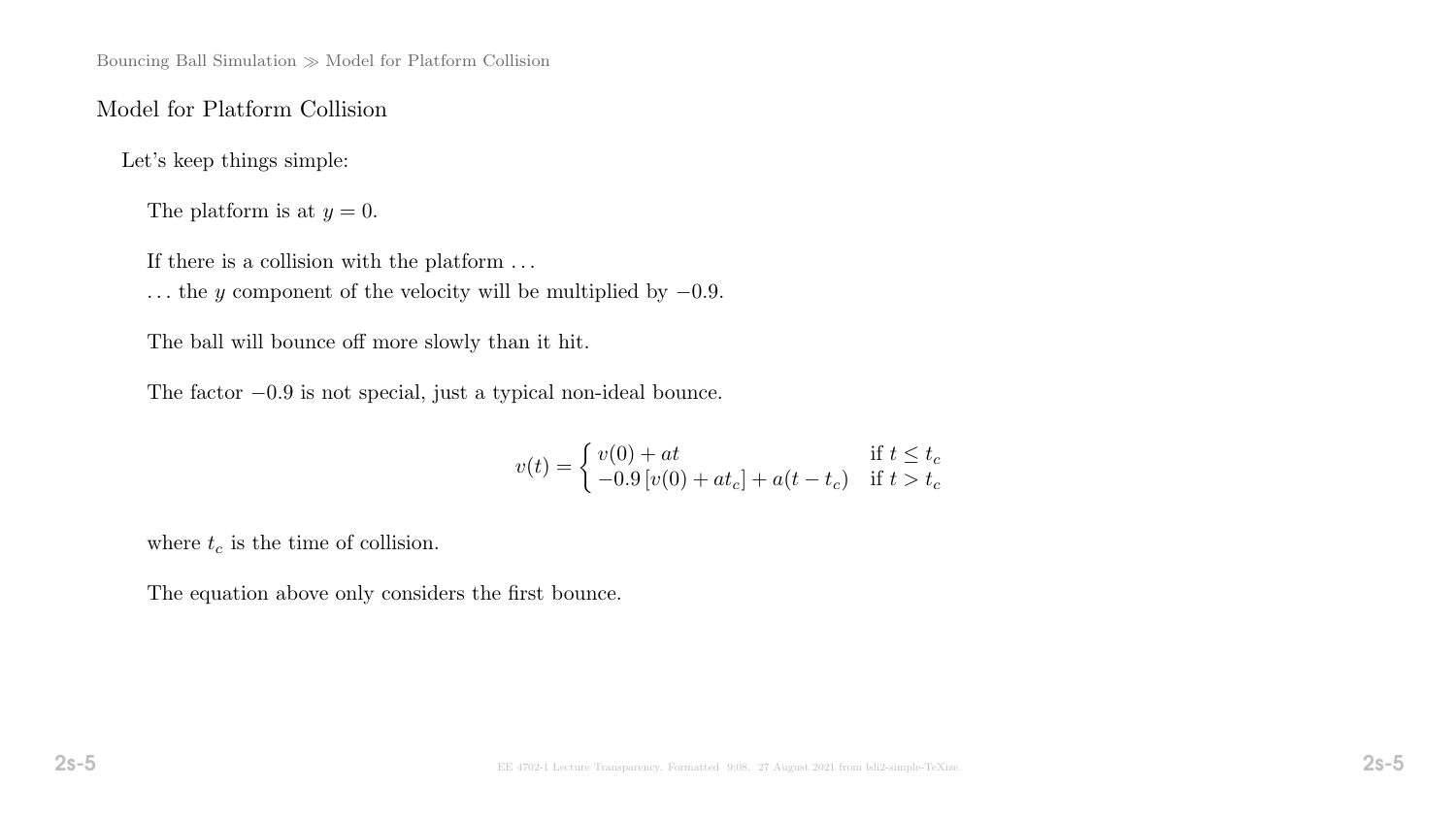Bouncing Ball Simulation  $\gg$  Closed-Form Doability

Closed-Form Doability

Closed-Form Equations for  $v(t)$  and  $p(t)$ ?

Should we re-write the equations for  $v(t)$  and  $p(t)$  for any  $t$ ?

The discontinuity (platform collision) makes things tedious.

But it is still doable for an undergraduate.

But, what if there were two balls?—or three?

Then, a closed-form expression would be impossible.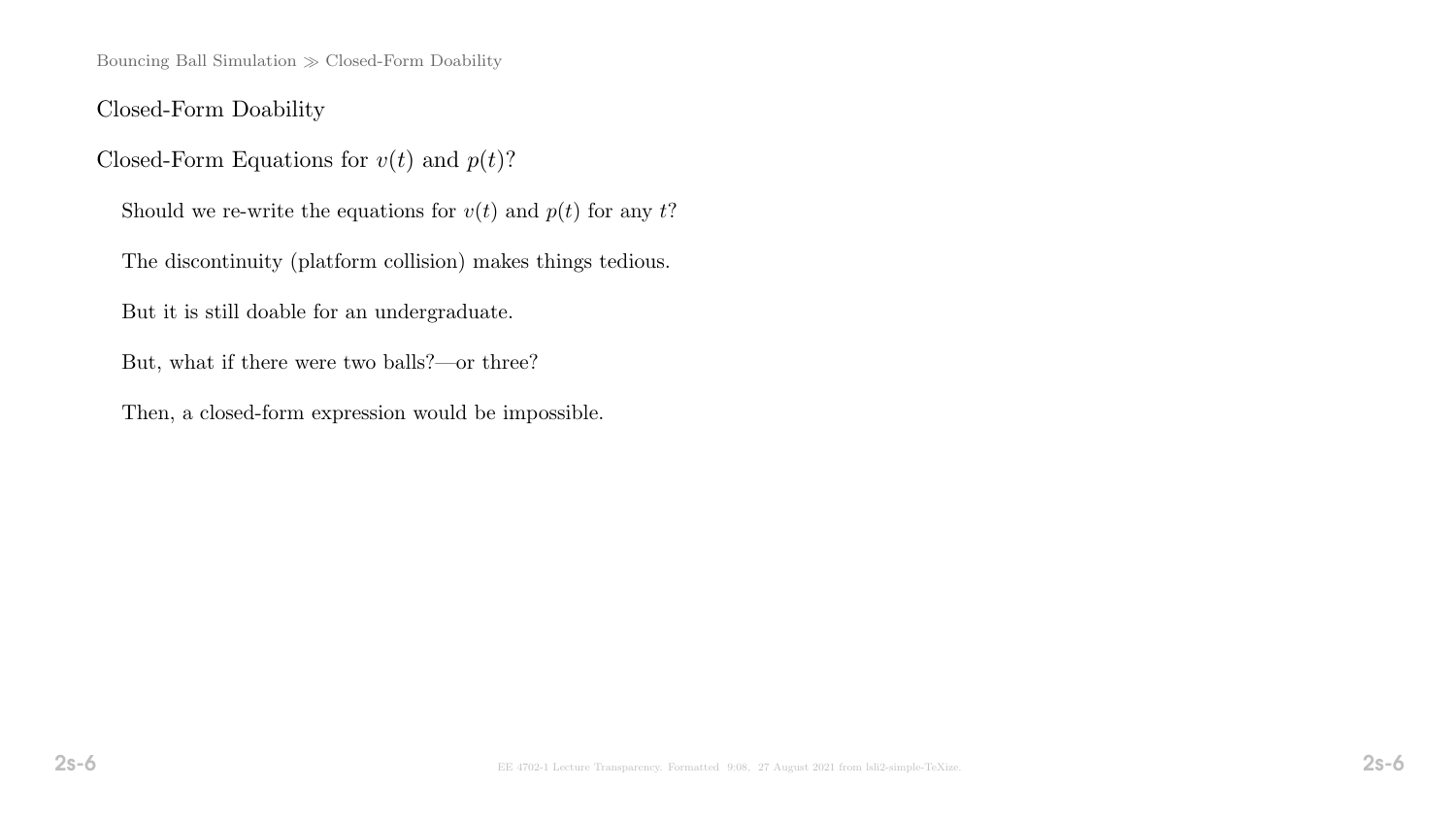Discrete Interval Simulation

#### Discrete Interval Simulation

Idea: Consider short time periods called time steps.

The overall simulation will occur over many time steps.

Within a time step separately consider:

Free motion (without collisions).

Collisions.

```
for ( time = 0; time < end_of_time; time++ )
  {
     // Each iteration computes one time step.
     simulate_free_motion();
     detect_and_resolve_collisions();
  }
```